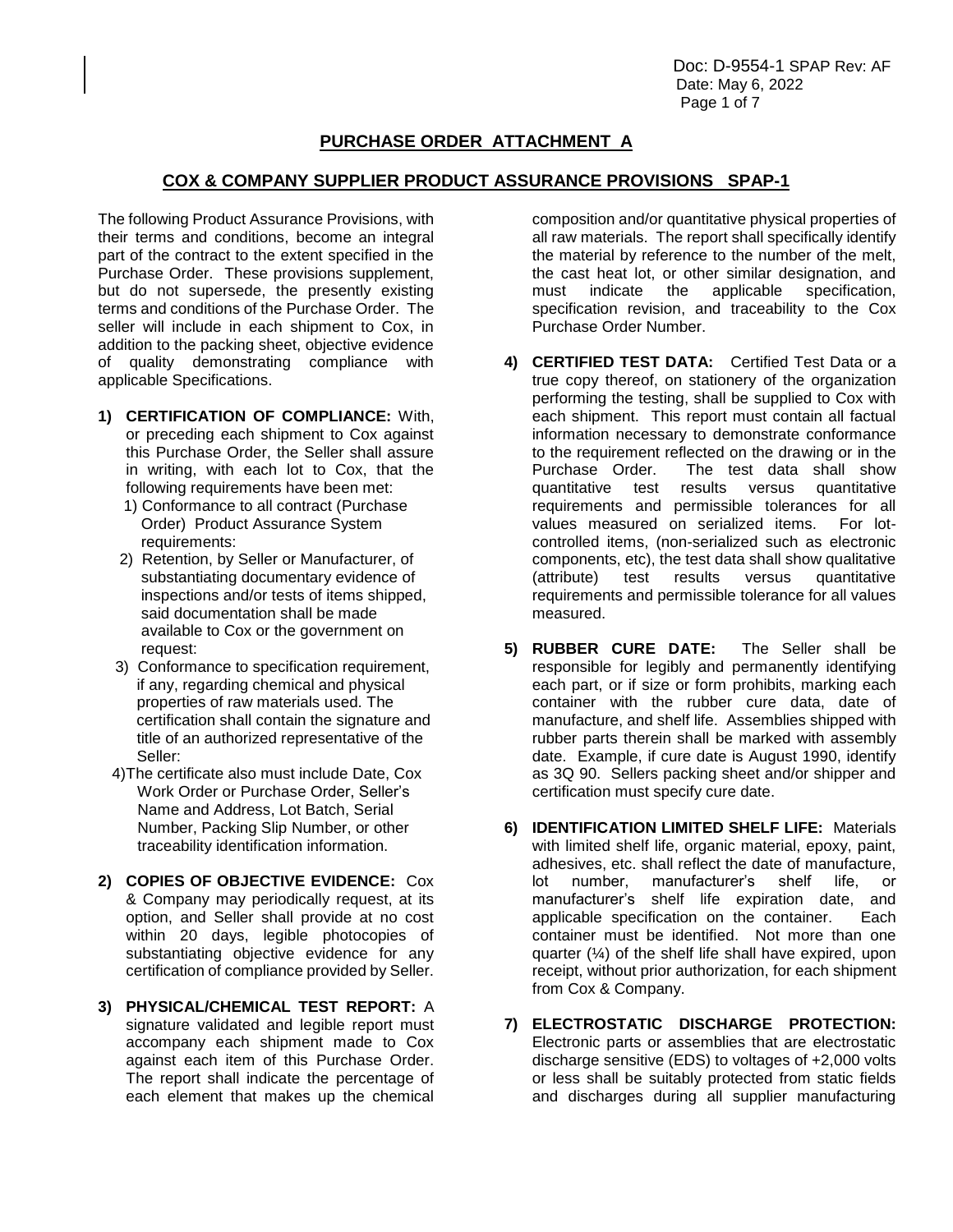processes and distributor handling including item packaging and shipment. ESDS parts or assembler not suitably protected shall be subject to rejection and replacement.

## **8) SELLER INSPECTION SYSTEM:**

 **A)** The seller shall, in the performance of this Purchase Order, provide and maintain an inspection system which is in conformance with Military Specification MIL-I-45208 (issue in effect as of date of contract, or as specified in the Purchase Order (or equivalent). Including Military Standard-45662 calibration system requirements (or equivalent).

**B)** The distributor shall implement requirements of MIL-I-45208 or equivalent applicable to those steps in the overall design, manufacture and delivery process over which he exercises control; e.g. When applicable, purchase from Government-approved Qualified Parts Lists (QPL) sources, retain the sub-tier's C of C and data, handling, storage and delivery. In addition, the Manufacturer or Distributor shall flow down to the sub-tier suppliers, those Product Assurance requirements appropriate to the product or service delivered. The Buyer reserves the right to assure, by audit, that effective procedures exist and are implemented for the product acquired by the Purchase Order. **C)** The supplier shall have, and maintain a configuration control system for Software/Firmware used to manufacture the listed P.O. item(s). The system shall assure:

- 1) Suitable unique identification of the Software (including revision letter, date of generation and its relationship to the configuration of the purchased item;
- 2) Cox Directed Hardware Changes result in an impact analysis and change, as necessary, of the current software configuration;
- 3) Supplier-Initiated changes following Cox acceptance of the initial lot shall have no impact on the item's form, fit or function, unless specifically authorized by Cox in writing.

**D)** The supplier shall develop and employ Quality Assurance/Inspection system requirements, applicable to those products, materials, or processes he elects to Sub-Contract. Such requirements shall be included in each supplier Purchase Order.

**E)** Supplier shall notify Buyer of any nonconforming product detected by the Supplier prior to shipment or after delivery to the Buyer, and obtain Buyer approval for nonconforming product disposition.

**F)** Subject to applicable national security regulations, Buyer and Buyer's representatives shall have the right of access, on a non-interference basis, to any area of Seller's or Seller's supply chain sub-tier premises where any part of the work is being performed. Seller shall, without additional costs to Buyer, provide all reasonable in-plant accommodations, facilities, and assistance for the safety and convenience of the Buyer and the Buyer's representatives in the performance of their duties.

**G)** Seller shall maintain records of this transaction and all associated records for a minimum of 10 years from date of shipment, unless otherwise specified in the Purchase Order.

**H)** Seller shall flow this requirement down to its sub tier supply chain suppliers as a condition of this contract.

**I)** Export Control: Prior to transmitting Cox technical data to other parties Seller shall request export control requirements from Buyer and comply with those requirements.

**J)** Supplier shall promptly notify Cox of any changes in the management representative with assigned responsibility and authority for the quality system.

**K)** When specifically requested by Cox, supplier shall make specified data available in the English language.

**L)** Supplier shall immediately notify Cox of any change to the manufacturing location of the contracted part or assembly.

**M)** Supplier shall notify Cox of any Work Transfer as defined in AS9100D 8.1, or later.

**N)** Allowances for Visual Imperfections: Unless otherwise specified, allowances for visual imperfections is per Cox WI-21-003-01 "Visual Inspection Standard for Procured Materials" which may be obtained from Cox's Website at <http://www.coxandco.com/about/quality.html>

**O)** Supplier shall ensure that its employees are aware of their contribution to product or service conformity, their contribution to product safety and the importance of ethical behavior.

**P)** The supplier shall perform 100% inspection on all critical, safety critical parts and assemblies, unless documented authorization is obtained from Cox. Sampling inspection is permitted for the Seller per AQL C=0 for parts not defined above

**Q**) The seller shall utilize the specification revision indicated on the drawing or later approved revision unless otherwise specified by contract.

- **9) NHB5300.4 1C:** The seller shall, in the performance of this Purchase Order, provide and maintain an inspection system which is in conformance with NHB5300.4(1C) Inspection system provisions for Aeronautical and Space System materials, parts component and services.
- **10) QUALITY PROGRAM:** The Seller shall provide a Quality Assurance Plan to serve as basic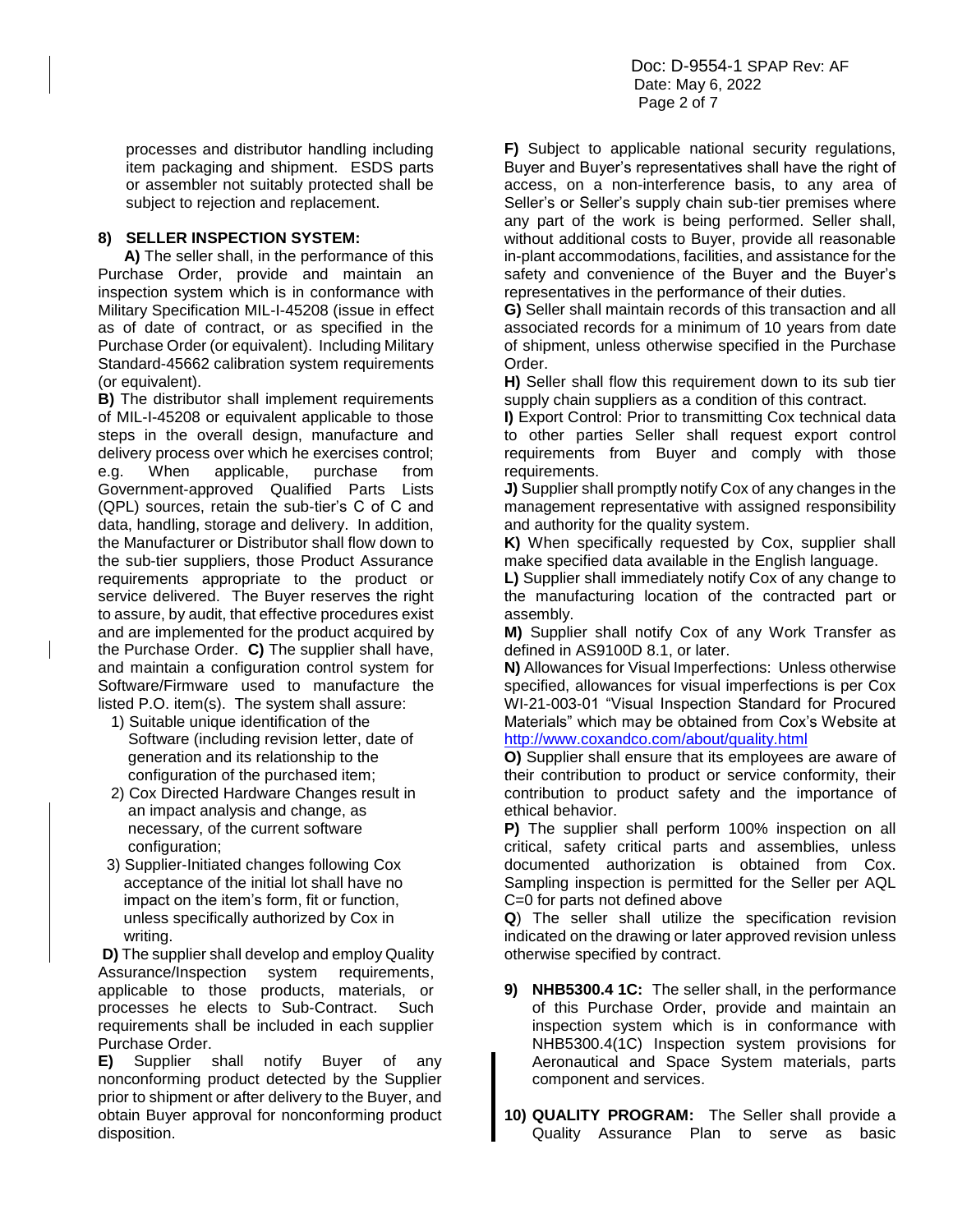documentation of the Seller's quality program tailored to the deliverable material and based on the contract statement of work. The plan shall identify the Seller's management, policies, standard practices, job instructions and/or detailed work instructions to be used in implementing the quality program. The plan shall describe requirements for quality throughout all areas of contract performance; for example fabrication, processing, assembly, inspection, test, packaging, storage, and shipping. The plan shall include flow charts showing the complete flow of material from source inspection and/or installation upon receipt, including first article inspection, through all manufacturing processes to installation and final shipment. The plan shall be submitted for review and approval by Cox Product Assurance. Plan is to be submitted no later than 45 days after contract award. The plan shall include configuration control of software used to manufacture the product.

- **11) CUSTOMER SOURCE INSPECTION:** All items covered by this Purchase Order are subject to source inspection by the Cox Customer's Quality Representative. The Supplier shall make the necessary provisions to permit Cox, Customer and/or Government to verify the quality of work and material. The Seller shall provide the buyer and Government Personnel access to any and all areas, including those of lower tier suppliers, where work is being done or scheduled to be performed under this purchase order.
- **12) COX SOURCE SURVEILLANCE AND INSPECTION:** Surveillance by Cox is mandatory at seller's facility during and upon completion of manufacture. The Seller shall provide all necessary inspection data, facilities and equipment. Seller shall notify Cox at least 48 hours in advance of performing acceptance test or intent to ship; and shall withhold shipment pending necessary action by the Procurement Quality Assurance Representative. Final acceptance of material will be at Cox. Evidence of source acceptance must accompany each shipment. Waiver of Source Inspection can only be authorized by Procurement Quality Assurance Management. Authorization to ship parts without source inspection shall be stated on the packaging slip. Date and name of person authorizing shipment shall also be

stated. The Seller's Quality Manager shall notify the buyer that they are ready for source inspection only after completion and acceptance of units to be submitted by Sellers Quality Organization.

- **13) GOVERNMENT SOURCE INSPECTION:** Is required prior to shipment from your plant. Upon receipt of this order, promptly furnish a duplicate copy to the Government representative who normally services your Plant so that appropriate planning for Government inspection can be accomplished. GSI does not replace prime contractor inspection or responsibilities.
- **14) TOOL PROOFING:** Shall be accompanied by Cox Product Assurance on supplier furnished Cox authorized tooling. All such tooling shall be identified to show part number, drawing change status, tool ownership, and inspection acceptance. Seller shall not perform modification on any tooling unless provided by contract change. All modifications and changes must be inspected and approved by Cox Product Assurance.
- **15) APPROVED PROCESS VENDORS:** All processing such as welding, heat treating, brazing, electroplating, cleaning, anodizing, soldering, chemical filming, etc. shall be accomplished by Cox approved process vendors, or Cox and Company customer approved process sources. Cox will provide a list of approved vendors upon request, and each shipment to Cox must be inspected and approved by Cox Product Assurance.
- **16) SOURCE SURVEILLANCE:** The seller shall provide the Buyer, the Customer, and Government Personnel access to any and all areas, including those of lower tier suppliers, where work is being done or scheduled to be performed under this purchase order.
- **17) NON-DESTRUCTIVE INSPECTION REQUIREMENTS:** The appropriate, non-destructive inspection specification contained in this Purchase Order and/or drawing is required for all articles covered by this purchase order. The inspection shall be performed by Cox approved sources and permanent objective evidence of inspection results supplied to Cox with each shipment.
- **18) CERTIFICATION OF CALIBRATION:** A certification of calibration attesting to accuracy of the items procured on this Purchase Order must be supplied with each shipment. The certification must contain all of the test parameters necessary to demonstrate conformance to manufacturer's specifications, and must be traceable to the National Institute of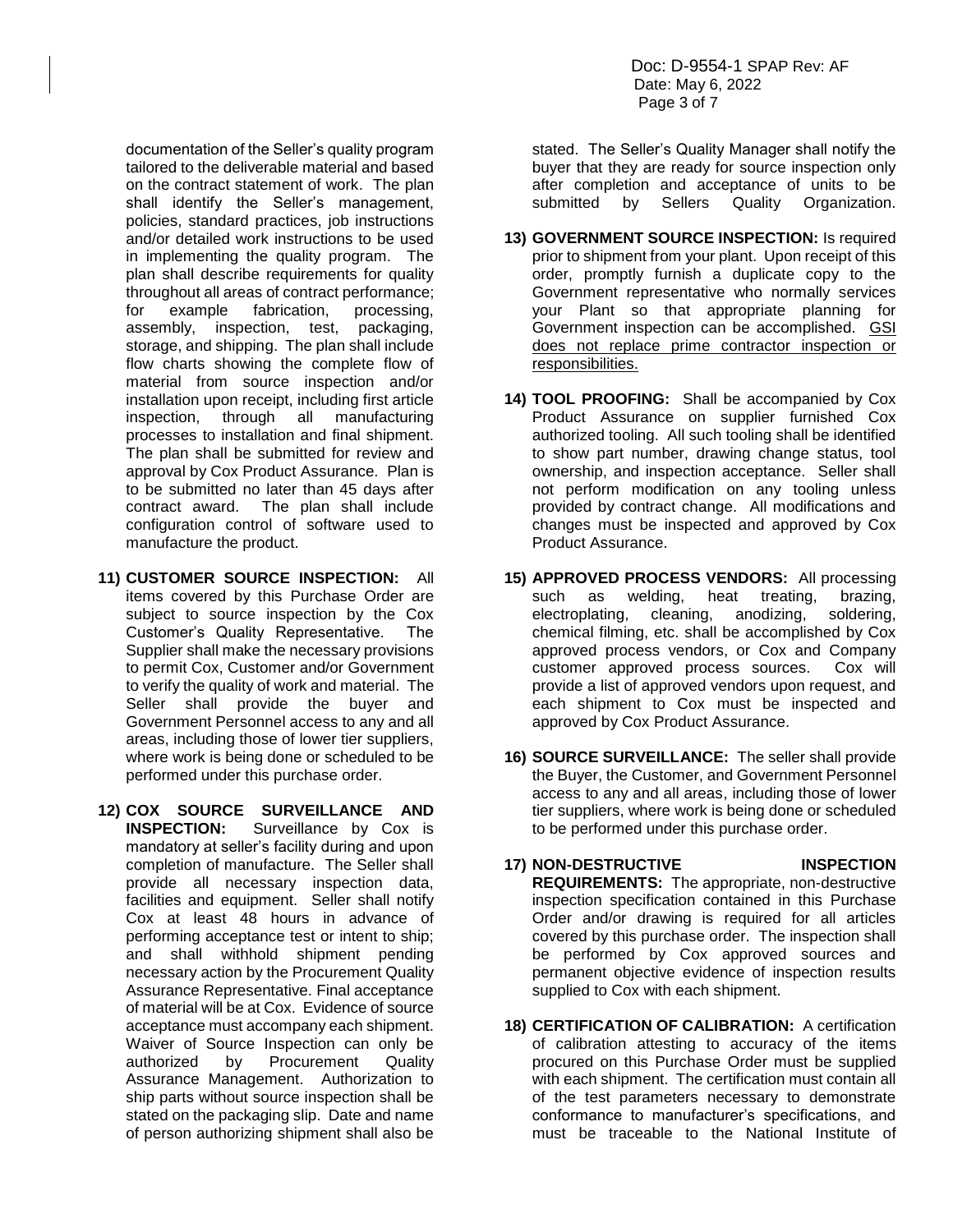Standards and Technology (NIST) and shall meet the requirements of MIL-STD-45662A.

- **19) QUALITY REQUIREMENTS FOR HIGH-STRENGTH BOLTS, SCREWS AND NUTS:** The Seller's acceptance of this Purchase Order and subsequent shipments to Cox shall constitute a warranty that all requirements specified are adhered to for hardware procurement and/or installation in assemblies manufactured at the Supplier's facility. Certification from hardware manufacturer shall be furnished with each hardware shipment to Cox or shall remain on file at the Supplier when subject hardware is installed in an assembly.
- **20) IDENTIFICATION-DETAIL PARTS:** Detail parts and/or sub-assemblies manufactured to Cox drawings shall be identified with the Cox part number, blueprint revision letter, date of manufacture, and serial number when applicable. Vendor hardware manufactured to a Cox design shall be identified with the vendor logo per MIL-STD-130 and requirements. Miscellaneous hardware, such as off-the-shelf items, MIL. Spec. Parts, and other vendor-controlled items, shall be identified per applicable drawing, specifications, or purchase order requirement.
- **21) CERTIFICATE OF MATERIAL: Cox Furnished:** The supplier shall submit in writing with each lot, a document which certifies that material furnished by Cox is contained within the parts or assemblies submitted and that substitute material was not used for those parts. The certification must be signed by a duly authorized officer of the Supplier and list those items supplied by Cox by part number, nomenclature, and serial number, if applicable. Raw material shall be called out by the applicable specification.
- **22) TEST SPECIMENS:** This Purchase Order requires test specimens or coupons for lab analysis at Cox unless otherwise specified. The specimens shall be from the same lot batch or heat of material and shall have been processed with the represented parts. Specimen must be identified as to which process lot it represents.
- **23) ACCEPTANCE TESTING, PROCEDURE, AND REPORT:** Acceptance testing of each deliverable unit using a test procedure approved by Cox is required. The procedure to be used shall be submitted to Cox for approval at least thirty days (unless otherwise stated) prior to scheduled start of testing of the initial lot. As a minimum, the test procedure shall give by narrative and sketch, the methods and the order in which the tests will be performed, measurements to be made, and acceptance criteria. A copy of the data sheet(s) to be used shall be listed. When instrument accuracy is specified as a percentage, it shall be stated whether the percentage pertains to the nominal value to be measured or is a percentage of instrument full scale. The test procedure shall contain caution and safety notations if appropriate. Data Item Description (DID) No.\_\_\_\_\_\_\_ is hereby incorporated into the Purchase Order. Existing acceptance test procedures and data sheets which satisfy these requirements may be submitted for approval. A signed copy of the completed data sheet(s) giving the actual (quantitative) test results shall accompany each unit.
- **24) THE MANUFACTURER SHALL IDENTIFY:** .Each lot and/or heat treat number used in addition to specification marking requirements. Material shall be segregated and identifiable to lot/heat treat number when mixed lot fabrication occurs.
- **25) CRITICAL PARTS:** All items fabricated under this purchase order shall be traceable to raw material used.
- **26) SOLDERABILITY REQUIREMENT:** All solderable terminals/leads of each part shall be 100% tinned by hot solder dipping with QQ-S-571 or SW60 or SW63 solder and meet the solderability requirements of MIL-STD-202, method 208. A maximum of (100) parts shall be packaged in a single container. Each package shall be labeled with the name of the processor and date of tinning. Elapsed time from date of tinning to date of delivery shall not exceed 60 days.
- **27) PRINTED CIRCUIT BOARD MARKING:** All acceptable printed circuit boards shall be identified by the testing and/or manufacturing facility with a unique acceptance stamp in any suitable place which will not be covered by a component. Acceptance printed circuit boards whose available area is physically too small to mark with a stamp, shall have the test certification indicating acceptance of the subject part number and date code accompanying each lot. Lot results for all printed circuit boards shall be maintained by the manufacturer and shall be made available upon request.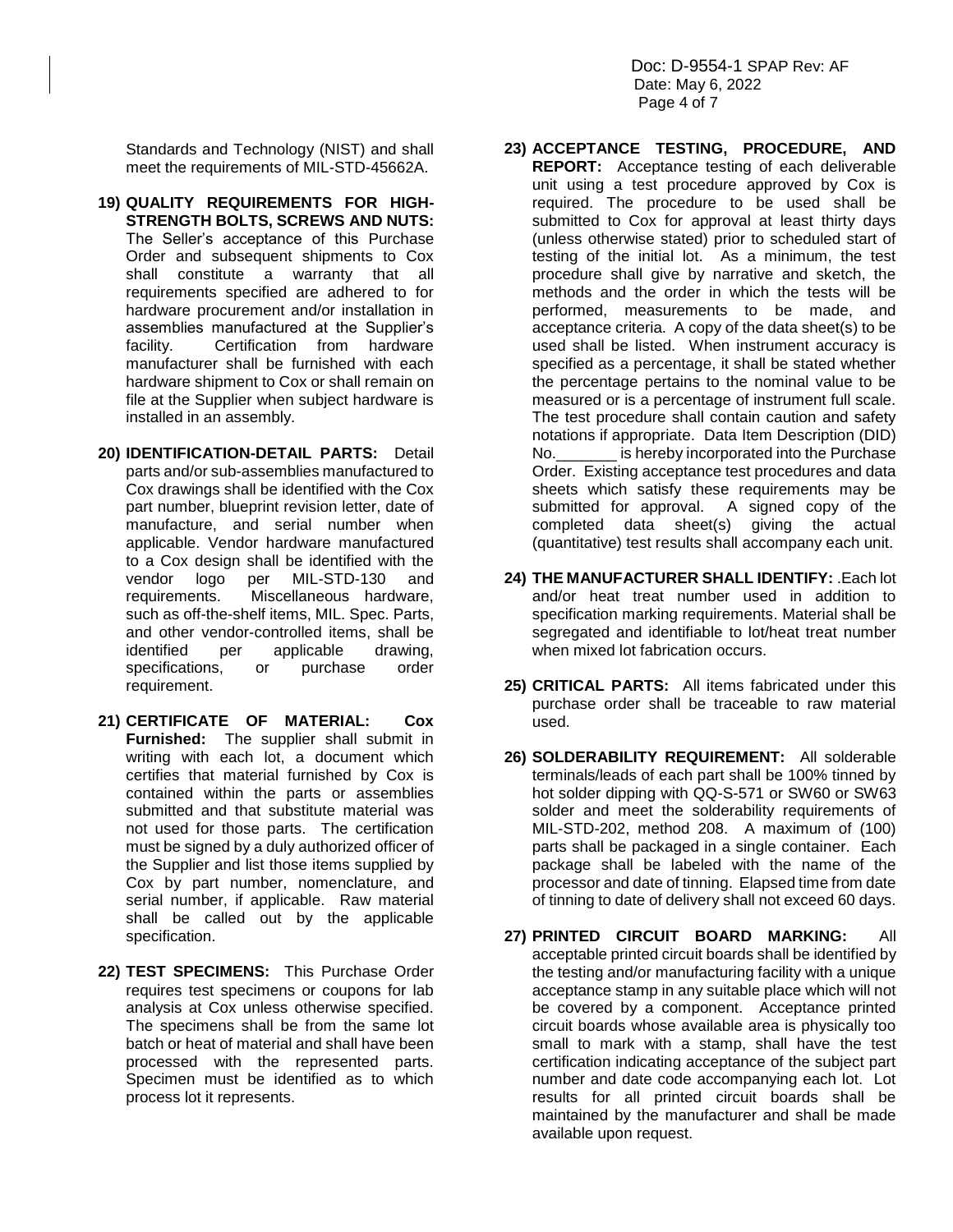- **28) WIRE:** Each spool of wire on this order must be legibly and permanently identified with Purchase Order Number, Gauge or Conductor Diameter, Cure Date (as possible); Military Specification Number (where applicable); the Cox Part Number (where applicable). Material, Resistance, Insulation (where applicable); Color, Spool Number (where applicable); The Cox Part Number (where applicable).
- **29) LEAD WIRE:** Each spool of wire on this order must be legibly and permanently identified with: Purchase Order Number, Gauge, or Conductor Diameter, Cure Date (as applicable); Military Specification Number (where applicable); The Cox Part Number (where applicable).
- **30) PRODUCT DATA:** Vendor shall supply a Product Data or Catalog Sheet, providing as applicable, a Product Description, Application, Features, Specifications, typical Properties, Instructions for use, Instructions for Storage and Handling, Quality Assurance Instructions, and Dimensions.
- **31) PRINTED CIRCUIT BOARD ELECTRICAL TEST:** Printed Circuit Boards shall be 100% electrically tested per IPC 9252, current revision as of the date of the PO or later. Test to section 4.1.1 Resistive Continuity Testing-Test Level C and Section 4.2.1- Resistive Isolation Testing- Test Level C.
- **32) NOTICE OF DISCONTINUANCE:** The Supplier has the obligation to perform and provide a formal notice of discontinuance to Cox & Company, Inc. at least six (6) months in advance of discontinuance of production of Cox ordered devices. This applies for at least three (3) years from completion of order. The Supplier has the obligation to provide Cox with the opportunity to make a lifetime buy.
- **33) FIRST ARTICLE INSPECTION:** First Article Inspection shall be performed per Cox and Company document QP-042
- **34) FIRST ARTICLE INSPECTION:** Supplier shall perform and document initial and updated First Article Inspections (FAI) per SAE Aerospace Standard AS9102. FAI reports shall be provided on or before receipt of the first affected shipment to Cox &

Company. Electronic transmittal of FAI documentation is acceptable.

- **35) AS**-**9100:** The Seller shall, in the performance of this Purchase Order, provide and maintain a Quality system which is in conformance with SAE Aerospace Standard AS-9100 (issue in effect as of date of contract, or as specified in the Purchase Order.)
- **36) Changes**: No changes in design, material, manufacturing process, or test and inspection shall be made without written approval of Cox and Company.
- **37) AS**-**9006:** The seller, in performance of this Purchase Order, shall provide and maintain a Software/Firmware Quality System which is in conformance with SAE Aerospace Standard AS-9006 (issue in effect as of date of contract or as specified in the Purchase Order.
- **38) Tooling**: All tooling supplied/ manufactured for Cox or used to manufacture Cox products shall be identified to show: Program/File Name, Part Number, Revision Number, Tool Ownership and Inspection Acceptance. The following documentation shall be supplied by the Tool Manufacturer. All Material certifications to manufacture the tool/s, including all raw materials used, top level C of C for the tool, also all Drawing/Files, Travelers, Inspection /Test/Verification Data are required.
- **39) Revision Identification**: The latest revision of the manufacturer's Drawing/Specification/Documentation in effect for all parts specified on this Purchase Order shall be used unless otherwise specified by Cox. The suppliers Certificate of Compliance shall call out the Revision used.
- **40)** All pre-pregs must have included in the packaging, a temperature monitoring device and be packaged with dry ice for air shipments. Shipments by freezer truck do not require the use of dry ice but must include a temperature monitoring device in the packaging.
- **41) Counterfeit Parts:** Electrical, electronic and electromechanical parts shall be from the Original Component or Equipment Manufacturer (OM) or their franchised distributor. Supplier shall provide a certification from the OM with each shipment.

Supplier of non-electrical standard parts shall have a counterfeit detection process that is similar to and meets the intent of SAE AS5553. Distributors shall provide a certification from the OM with each shipment. Parts shall not be used or reclaimed and misrepresented as new. Supplier shall flow the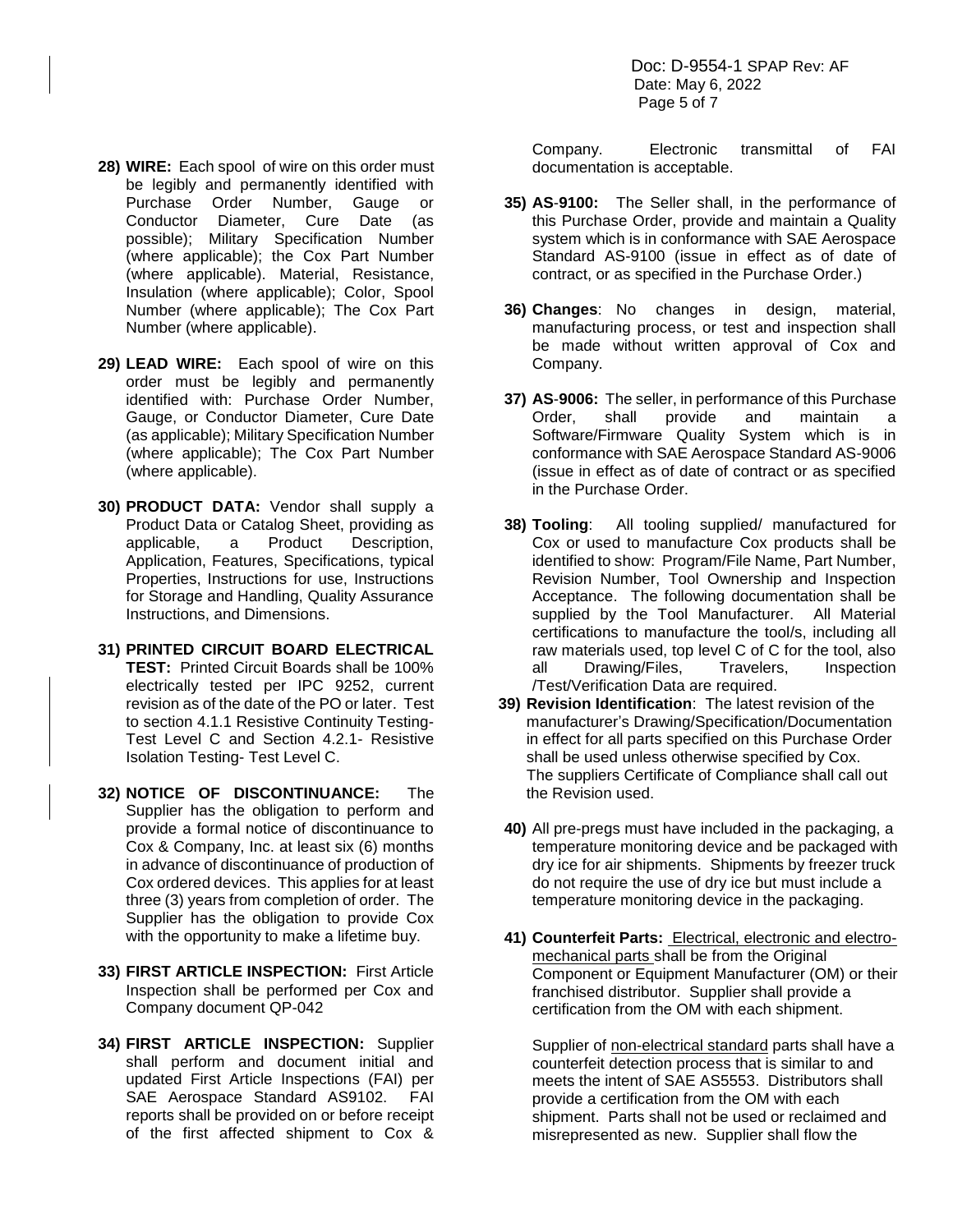Doc: D-9554-1 SPAP Rev: AF Date: May 6, 2022 Page 6 of 7

requirements of this paragraph to its sub-tier suppliers at all levels.

**42) Country of Origin:** Supplier shall contact Cox & Company prior to use of a foreign sub-tier supplier from a country that does not have a Bilateral Airworthiness Agreement (BAA) that covers materials and parts in effect with the United States Federal Aviation Administration. Information on current BAAs may be found on the FAA website [http://www.faa.gov](http://www.faa.gov/) (search for Bilateral Agreement).

This requirements does not apply to standard parts (such as rivets, electrical connectors, grommets, etc.) produced to a United States industry standard (such as MIL, NAS, etc.)

Prior to sourcing raw metallic or raw composite material from countries with no BAA for that material, Supplier shall contact Cox & Company Procurement for additional material testing requirements

- **43) Composite Part:** When composite ply orientation is specified on the Cox drawing or specification, supplier shall provide a plan to Cox & Company defining their method for control and identification of composite ply orientation. The plan shall also include the mechanism by which ply orientation can be identified at Cox & Company. Written approval of the plan by Cox is required prior to shipment of first pieces.
- **44) Solder Process Control**. Soldering shall be in accordance with ANSI/J-STD-001 Class 3. Personnel performing soldering shall be certified to ANSI/J-STD-001 Class 3. Workmanship and inspection shall be in accordance with IPC-A-610 Class 3. Personnel performing inspection shall be certified to IPC-A-610 Class 3. Unless otherwise specified, the current revisions of both documents in effect on the date of the purchase order shall apply. Supply may work to later revisions providing it does not inconvenience Cox & Company or increase price.
- **45) 14 CFR 145 Repair Station**.Work performed under this Purchase Order shall be by an FAA Certificated Repair Station under 14 CFR 145. Supplier shall be covered by an FAA approved Drug & Alcohol testing program. Supplier shall flow these requirements to all sub-tier

suppliers and all levels. Supplier shall provide FAA form 8130-3 with the shipment.

- **46)** Aesthetical Acceptance per Airbus M2831: Parts shall meet the aesthetical acceptance requirements of Airbus document M2831. Supplier shall contact Cox buyer for part sketch and copy of M2831. Supplier shall apply suitable protection for Zone (Class) A surfaces and shall individually unit pack parts.
- **47)** Machine Readable Information (MRI): Supplier shall Verify MRI quality per MIL-STD-130 and provide inspection results including actual quality scores for each marking as defined in MIL-STD-130. Quality score cards shall be provided:
	- With each shipment
	- On MS Windows compatible CD-ROM or similar portable media
	- in HTM or PDF format, one file per score card, and - with the file name of the concatenated UID (e.g. derived UII).

For example: *D980856535-02000132.pdf*

- **48) PCB Serialization:** Each Printed Circuit Board (PCB) shall have a serial number assigned and applied in accordance with Cox document D-12527 "Printed Circuit Board Serialization"
- **49) Boeing Digital Product Definition (DPD) with ITAR** DPD: The information contained herein is digitally defined in whole or in part as defined in Boeing D6- 51991 "Quality Assurance Standard for Digital Product Definition at Boeing Suppliers." (DPD). Prior to receipt of this data, supplier shall either (1) be approved by Boeing for DPD, and the scope of such approval shall encompass the data and processes used to fulfill purchase order requirements or

(2) utilize and process this data in accordance with a plan explicitly approved by the Cox and Company Quality Assurance.

ITAR: The information contained herein contains technical data within the definition of the International Traffic in Arms Regulations, and is subject to the export control laws of the United States. Transfer of this data by any means to unauthorized persons, as defined by these laws, whether in the United States or abroad, without an export license or other approval from the U.S. Department of State is expressly prohibited.

Supplier shall flow the requirements of this clause to all sub-tier contractors receiving this data.